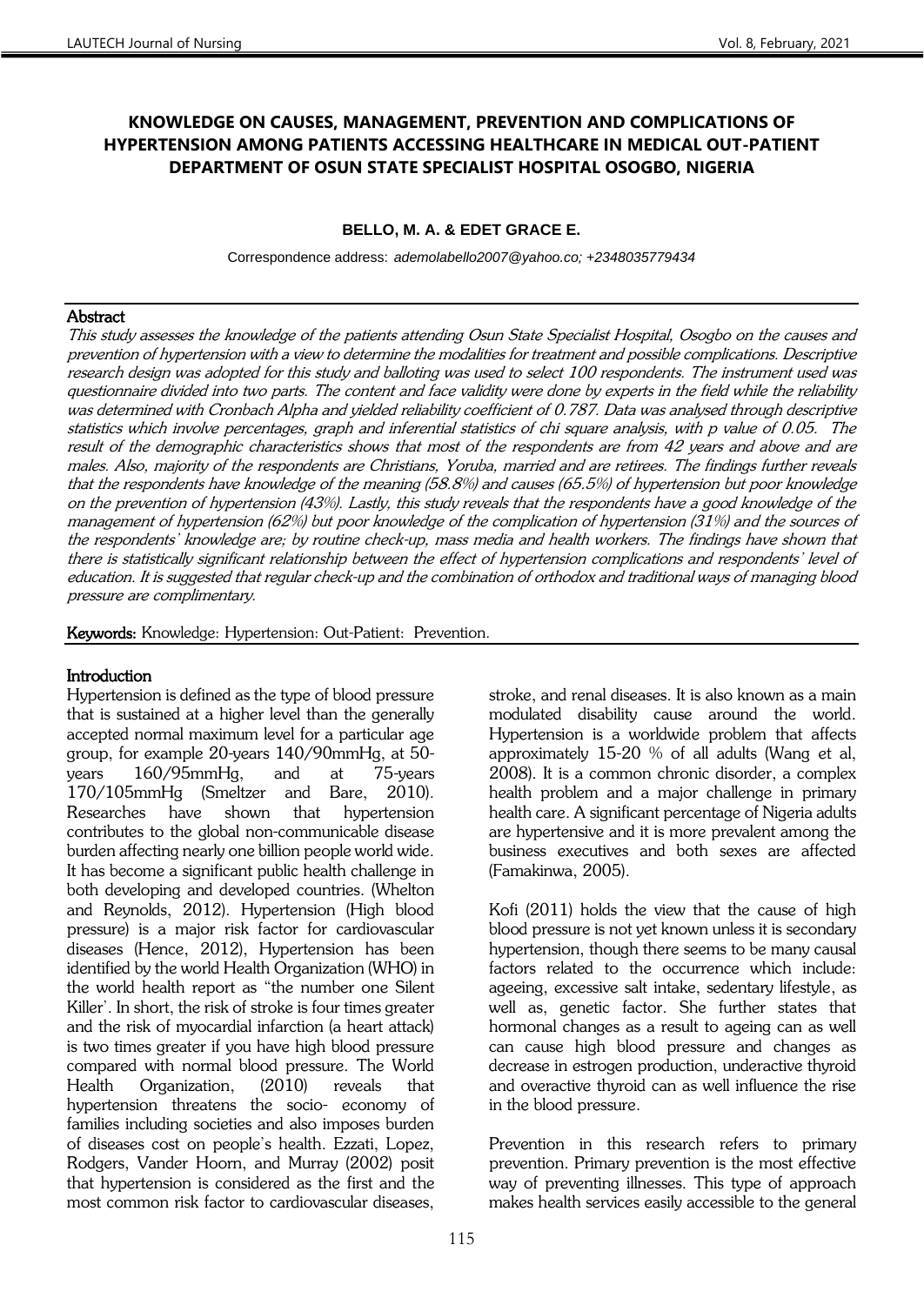public. It also promotes health through education, making individuals and the community as a whole to understand and develop skills that help to improve and maintain good health. This allows individuals to get adequate delivery of care, as well as, encouraging people to reduce the risk of acquiring diseases by adopting a healthy lifestyle. (Ndindjock et al. 2011; Neil et al. 2002). Ghana Maternal Health Survey (2007) reveals that there is a need for understanding the disease and controlling it with preventive measures which is the key to the reduction of hypertension. Statistics on cardiovascular diseases (2003) shows that finished meals, such as bread, cheese, butter, sausage, sauces and so on, contribute to high salt intake and must be reduced, thus decreasing high blood pressure.

Puska *et al.* (2003) observe that sedentary lifestyle meaning (little or no physical activity) is dangerous to health because it contributes to most deaths being a result of heart disease. The high rate of sedentary lifestyle could be attributed to economic growth, modernization, urbanization, as well as globalization of food. Most jobs demand sitting behind the desks for long hours during the day coupled with long hours enjoying television or video games at leisure time and all these contributes to hypertension. Statistics on cardiovascular diseases (2003) have shown that obesity, smoking and alcohol consumption is on the increase and has contributed to the growth cardiovascular diseases. Obesity is a major public health problem and it is the excessive storage of body fat and weight. It is one of the causative factors of high blood pressure. Even though genes can put one at risk of gaining weight, the balance of energy intake and exercise is an important determinant. Body Mass Index (BMI) is calculated from weight and height. Mittal & Singh (2010.) state that high consumption of alcohol is related to the rise of blood pressure over the years. Sheldon (2011) opine that excessive use of alcohol elevates blood pressure and this can lead to paralysis from stroke.

Alcohol also makes some people to be overweight. It has long been a contributing factor to overweight due to the number of calories it contains. Therefore, it is necessary to shed weight to prevent hypertension. Lifestyle changes and medications can lower blood pressure and decrease the risk of health complications. Lifestyle changes include weight loss, decreased salt intake, physical exercise, and healthy diet, if lifestyle changes are not sufficient than blood predications are used. Up to three medications can control blood pressure in 90% of people. The treatment of moderately high arterial blood pressure (defined as higher than 160/100mmHg) with medications is associated with an improved life expectancy. The effects of treatment of blood

pressure between 130/80mHg and 160/100mHg are less clear, with some reviews finding benefit and others finding unclear benefit. Furthermore, according to the seventh report of the joint National committee on the prevention, detection, evaluation and treatment of high blood pressure, much of the hypertension cardiovascular, renal disease, and stroke might be prevented if the rise in blood pressure with age could be prevented or reduced. This study, therefore, sets out to examine the level of the knowledge of the patients attending Osun State Specialist Hospital, Osogbo towards determining the causes, management, prevention and complications of hypertension

## Objectives of the Study

- 1. To assess the knowledge of the patients attending medical outpatient department of Osun State Specialist Hospital Osogbo on the meaning of hypertension.
- 2. To determine the knowledge of the patients attending medical outpatient department of Osun State Specialist Hospital Osogbo on the causes of hypertension.
- 3. To assess the knowledge of the patients attending medical outpatient department of Osun State Specialist Hospital Osogbo on the prevention of hypertension.
- 4. To assess the knowledge of the patients attending medical outpatient department of Osun State Specialist Hospital Osogbo on the management of hypertension.
- 5. To determine the knowledge of the patients attending medical outpatient department of Osun State Specialist Hospital Osogbo on other conditions that have complications of hypertension.
- 6. To identify the sources of knowledge of the patients attending medical outpatient department of Osun State Specialist Hospital Osogbo about hypertension.

### Hypotheses

- 1. There is no significance relationship between effect of hypertension complications and respondents' level of education.
- 2. There is no significant relationship between respondents age and propensity of hypertension.

## Methodology

A descriptive research design was adopted and a simple random sampling technique used. The study was carried out at Osun state specialist hospital, Asubiaro, Osogbo, which was under the state hospital management Board. The hospital has eight (8) wards and outpatient department. The population for this study is all adult patients attending out patient department of Osun state specialist hospital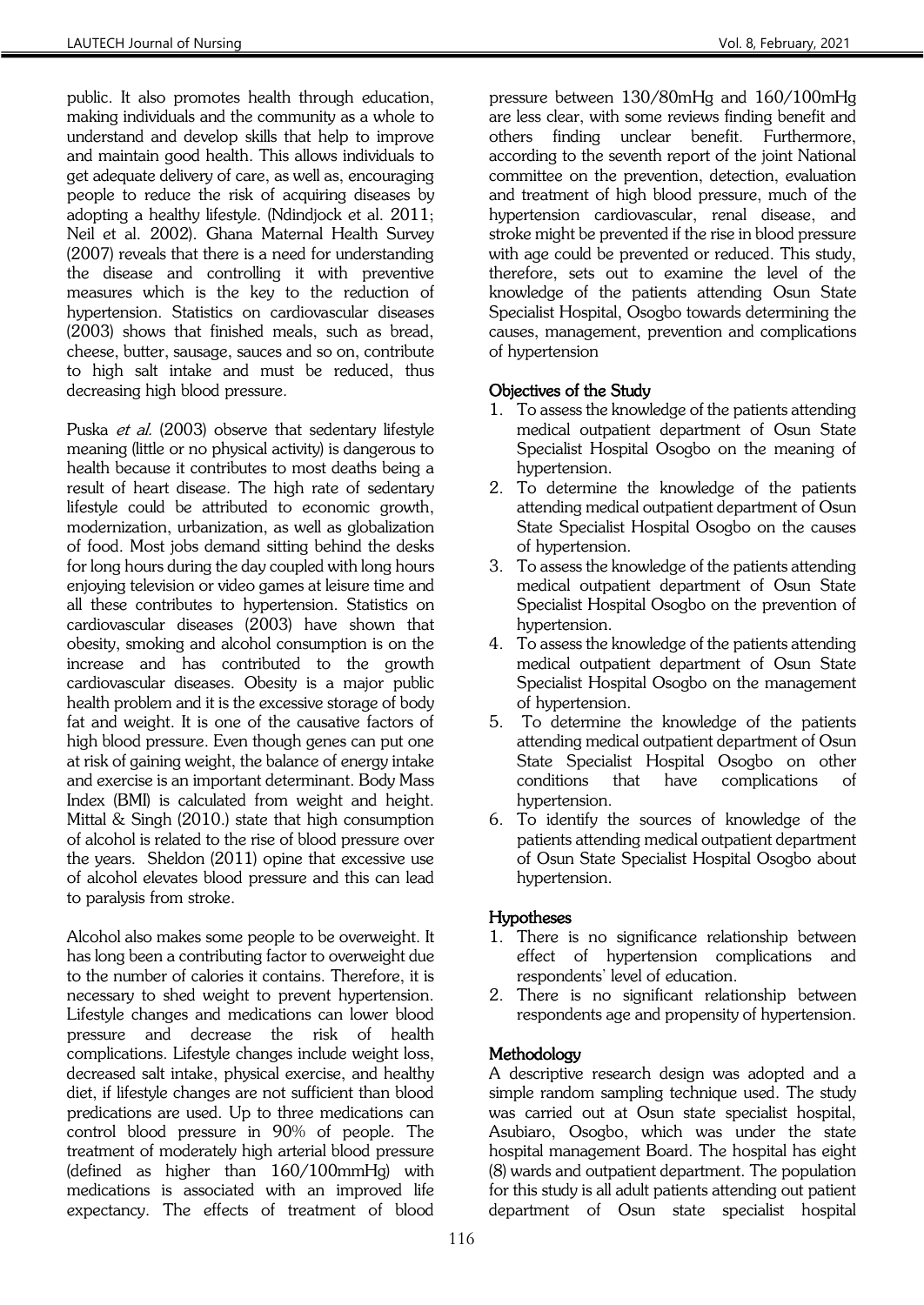Asubiaro, Osogbo. Taro Yamen sampling formula was used to determine sample size of 100 respondents that too part in this study. Balloting was used to select 100 respondents from the total population. A self-developed structured questionnaire which consists of two sections namely: (a) sociodemographic data of the respondents (b) knowledge of respondents on causes and (c) prevention of hypertension.

Experts were given for face validation and the reliability was determined through internal consistency; this was found reliable with Cronbach's Alpha value-0.787. The analysis of data was done using descriptive which involve percentages, graph and inferential statistics of chi square analysis, with P value of 0.05. An informed consent was obtained from the respondents and aim and purpose of the research was made known to them. Information collected by the researcher from the respondents were kept in strict confidence and used for research

purpose only. Also, the management of the Hospital gave approval to conduct the research study. **Results** 

As presented in Table 1, 28.7% of the respondents are within 20-30 years, 32.7% are within 31-40 years, 37.6% are 41 years and above. Also, 50.5 % of the respondents are males while 48.5% are females. 40.6% of the respondents are Christians, 33.7% are Muslims while 24.8% are traditional worshipper. 52.2% of the respondents are Yorubas, 22.8% are Hausas while 23.8% are Igbos. 20.8% of the respondents are single while 61.4% are married. 31.7% of the respondents are business men, 37.6% are health professionals, while 29.7% are civil servants. The result shows that most of the respondents are from 42 years and above and are males. Also, majority of the respondents are Christians and are Yorubas. However, most of the respondents are married and are retirees.

|  |  |  |  | TABLE 1: Results on the demographic Information of the respondents |
|--|--|--|--|--------------------------------------------------------------------|
|--|--|--|--|--------------------------------------------------------------------|

| S/N            | <b>TADLE 1:</b> Nesults on the demographic information of the respondents<br>Items | Description        | N   | $\frac{0}{0}$ |
|----------------|------------------------------------------------------------------------------------|--------------------|-----|---------------|
| $\mathbf{1}$   | Age of the Respondents                                                             | 20-30years         | 29  | 28.7          |
|                |                                                                                    | 31-40years         | 33  | 32.7          |
|                |                                                                                    | 41 years and above | 38  | 37.6          |
|                |                                                                                    | Total              | 100 | 99.0          |
| $\overline{2}$ | Sex of the Respondents                                                             | Male               | 51  | 50.5          |
|                |                                                                                    | Female             | 49  | 48.5          |
|                |                                                                                    | Total              | 100 | 99.0          |
| 3              | Religion of the Respondents                                                        | Christian          | 41  | 40.6          |
|                |                                                                                    | Islam              | 34  | 33.7          |
|                |                                                                                    | Traditional        | 25  | 24.8          |
|                |                                                                                    | Total              | 100 | 99.0          |
| 4              | Ethnicity                                                                          | Yoruba             | 53  | 52.5          |
|                |                                                                                    | Hausa              | 23  | 22.8          |
|                |                                                                                    | Igbo               | 24  | 23.8          |
|                |                                                                                    | Total              | 100 | 99.0          |
| 5              | <b>Marital Status</b>                                                              | Single             | 21  | 20.8          |
|                |                                                                                    | Married            | 62  | 61.4          |
|                |                                                                                    | Divorced           | 17  | 16.8          |
|                |                                                                                    | Total              | 100 | 99.0          |
| 6              | Occupation Distribution                                                            | Businessman        | 32  | 31.7          |
|                |                                                                                    | Retirees           | 38  | 37.6          |
|                |                                                                                    | Civil Servant      | 30  | 29.7          |
|                |                                                                                    | Total              | 100 | 99.0          |

Table 2 shows that 55% of the respondents agree that hypertension is an increase in blood pressure while 45% disagree. 77% of the respondents agree that hypertension is a silent killer disease while 23% disagree. 22% of the respondents agree that it is a disease of the body while 78% disagree. 60% of the respondents agree that high blood pressure is due to nonspecific lifestyle and genetic factors while 40%

disagree. 80% of the respondents agree that hypertension is associated with headache. From the result of this study, it is revealed that 58.8% of the respondents are knowledgeable on the meaning of hypertension.

Table 2: Knowledge on The Meaning of Hypertension. (Tick the correct answer  $(\sqrt{)}$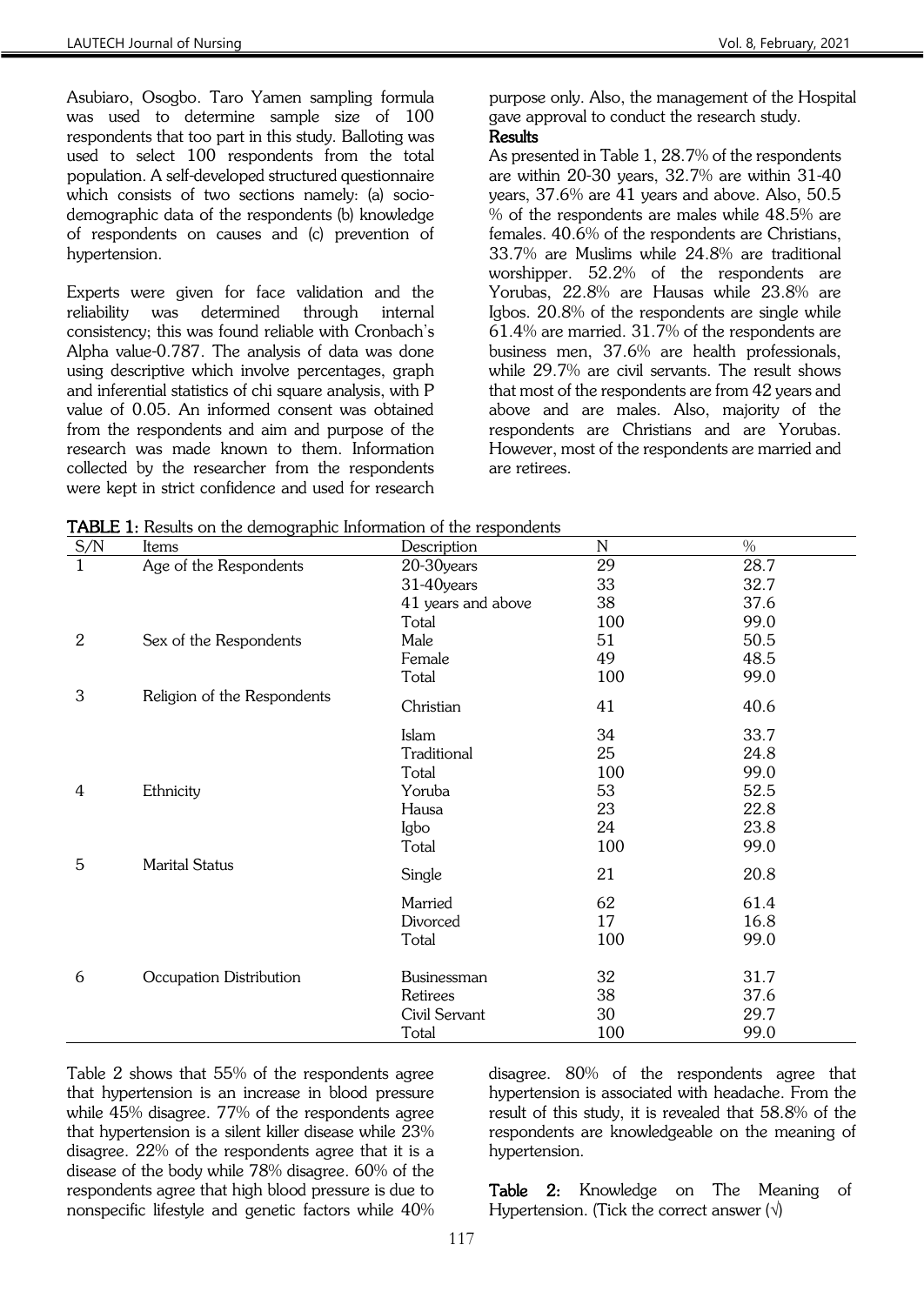| S/N | Items                                                                                     | Yes     | Nο      |
|-----|-------------------------------------------------------------------------------------------|---------|---------|
|     | An increase in<br>blood pressure                                                          | 55(55%) | 45(45%) |
| 2   | A silent killer<br>disease                                                                | 77 (77) | 23(23%) |
| 3   | Disease of the<br>body                                                                    | 22(22%) | 78(78%) |
| 4   | High<br>blood<br>pressure is due<br>to nonspecific<br>lifestyle<br>and<br>genetic factors | 60(60%) | 40(40%) |
| 5   | Hypertension<br>associated<br>is<br>with headache                                         | 80(80%) | 20(20%) |
|     |                                                                                           | 58.8%   | 41.2%   |

From table 3, we can see that 60% of the respondents agree that smoking is a cause for hypertension while 40% disagree, 55% agree that being overweight is a cause of hypertension while 45% disagree, 77% agree that alcohol is a cause while 23% disagree, 60% of the respondents agree that sedentary lifestyle is a cause of hypertension while 40% disagree, 80% agreed that physical inactivity is a cause while 20% disagree, 71% of the respondents agree that diet is a cause while 29% disagree, 87% of the respondents agree that age is a cause of hypertension while 13% disagree, 80% of the respondents agree that genetic disposition is a cause of hypertension while 20% disagree, 56% agreed that race is a cause while 44% disagree, 62% of the respondents agree that anxiety is a cause of hypertension while 38% disagree, 65% of the respondents agree that excessive intake of salt in diet is a cause of hypertension while 35% disagree while 70% of the respondents agree that emotional stress is a cause of hypertension while 30% disagree. The result reveals that the respondents have a high knowledge (65%) on the causes of hypertension.

Table 3: Knowledge on the causes of hypertension. (Tick the correct answer  $($  $\sqrt{}$ )

| S/N            | Items          | Yes     | No      |
|----------------|----------------|---------|---------|
|                | Hypertension   |         |         |
|                | can be caused  |         |         |
|                | by             |         |         |
| 1              | Smoking        | 60(60%) | 40(40%) |
| $\overline{2}$ | Overweight     | 55(55%) | 45(45%) |
| 3              | alcohol        | 77 (77) | 23(23%) |
| 4              | sedentary      | 60(60%) | 40(40%) |
|                | lifestyle      |         |         |
| 5              | physical       | 80(80%) | 20(20%) |
|                | inactivity     |         |         |
| 6              | <b>Diets</b>   | 71(71%) | (19%)   |
| 7              | age factor     | 87(87%) | 13(13%) |
| 8              | genetic        | 80(80%) | 20(20%) |
|                | predisposition |         |         |

| 9  | Race           | 56(56%) | 44(44%) |
|----|----------------|---------|---------|
| 10 | Anxiety        | 62(62%) | 38(38%) |
| 11 | Excess<br>salt | 65(65%) | 35(35%) |
|    | intake in the  |         |         |
|    | diet           |         |         |
| 12 | Emotional      | 70(70%) | 30(30%) |
|    | stress         |         |         |
|    | Total          | 65%     | 35%     |

From table 4, 78% of the respondents agree that decreased salt intake can prevent hypertension while 22% disagree, 40% of the respondents agree that weight loss can prevent hypertension while 60% disagree, 20% of the respondents agree that physical exercise can prevent hypertension while 80% disagree, 19% of the respondents agree that a healthy diet can prevent hypertension while 81% disagree, 56% of the respondents agree that medications that can lower blood pressure can prevent hypertension while 44% disagree. The result from this study shows that the respondents have poor knowledge (43%) on the prevention of hypertension.

Table 4: Knowledge on The Prevention of Hypertension. (Tick the correct answer

| S/N | Items                    | Yes     | No      |
|-----|--------------------------|---------|---------|
|     | Hypertension             |         |         |
|     | be<br>can                |         |         |
|     | prevented by             |         |         |
|     | decreased salt<br>intake | 78(78%) | 22(22%) |
| 2   | weight loss              | 40(40%) | 60(60%) |
| 3   | physical<br>exercise     | 20(20%) | 80(%)   |
| 4   | a healthy diet           | 19(19%) | 81(81%) |
| 5   | medications              |         |         |
|     | that can lower           | 56(56%) | 44(44%) |
|     | blood pressure           |         |         |
|     | Total                    | 43%     | 57%     |

Result from table 5 shows that 87% of the respondents agree that hypertension can be managed by weight loss while 13% disagree, 55% agree that it can be managed by decreased salt intake while 45% of the respondents disagree, 56% of the respondents agree that physical exercise can help manage hypertension while 44% disagree, 22% of the respondents agree that a healthy diet can help manage hypertension while78% disagree, 60% of the respondents agree that the use of medications that can control blood pressure can be used to manage hypertension while 40% disagree, 80% of the respondents agree that the monitoring of blood pressure can help in managing hypertension while 20% disagree. Also, 71% of the respondents agree that keeping hospital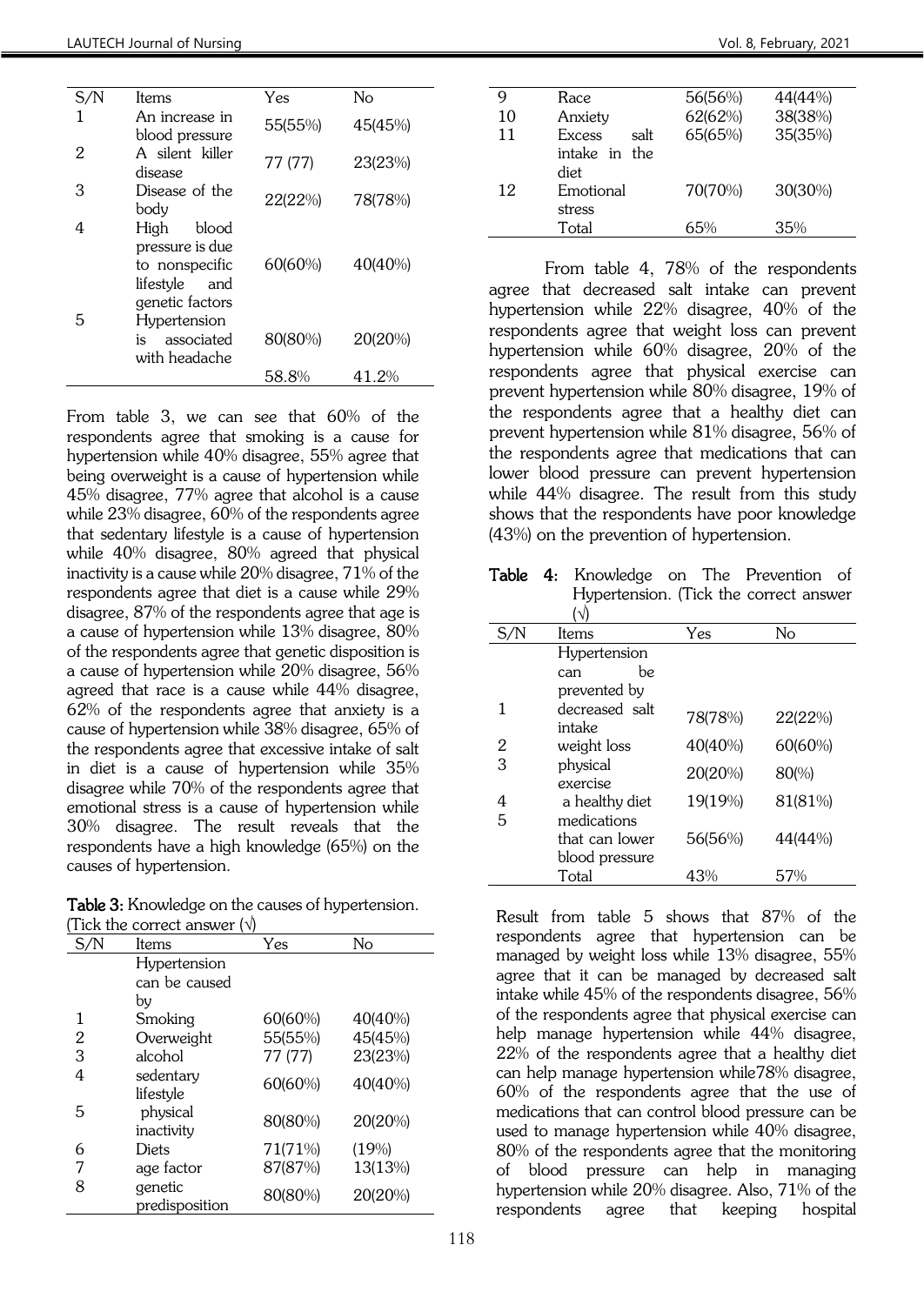appointment can help manage hypertension while 29% disagree. This study showed that the respondents had a high knowledge (62%) of the management of hypertension.

Table 5: Knowledge on The Management of Hyper tension (Tick the correct answer  $(\sqrt{)}$ 

|              | consider them are correct answer (1) |         |         |
|--------------|--------------------------------------|---------|---------|
| $S_{\prime}$ | Items                                | Yes     | No      |
| N            |                                      |         |         |
|              | Hypertension                         |         |         |
|              | be<br>can                            |         |         |
|              | Managed by                           |         |         |
| 1            | weight loss                          | 87(87%) | 13(13%) |
| 2            | decreased salt<br>intake             | 55(55%) | 45(45%) |
| 3            | physical<br>exercise                 | 56(56%) | 44(44%) |
| 4            | a healthy diet,                      | 22(22%) | 78(78%) |
| 5            | Use<br>οf                            |         |         |
|              | medications<br>control<br>can        | 60(60%) | 40(40%) |
|              | blood pressure                       |         |         |
| 6            | Monitoring of<br>blood pressure      | 80(80%) | 20(20%) |
| 7            | Keeping                              |         |         |
|              | hospital                             | 71(71%) | (29%)   |
|              | appointment                          |         |         |
|              | Total                                | 62%     | 38%     |

From Table 6, this study reveals that 40% of the respondents agree that diabetes is a complication of hypertension while 60% disagree. 20% agree that kidney failure is a complication of hypertension while 80% disagree. 19% of the respondents agree that chronic kidney disease is a complication of hypertension while 81% disagree. 22% of the respondents agree that narrowing of the kidney arteries is a complication of hypertension while 78% disagreed. 45% of the respondents agree that endocrine disorder is a complication of hypertension while 55% disagree. 41% of the respondents agree that retinopathy is a complication of hypertension while 56% disagree. 30% of the respondents agree that increasing cardiovascular mortality is a complication of hypertension while 70% disagree. The result of this study reveals that the respondents have a poor knowledge (31%) of the complication of hypertension.

Table 6: Knowledge on The Complications of Hypertension. (Tick the correct answer  $\int$ 

|     | I VJ            |         |         |
|-----|-----------------|---------|---------|
| S/N | Items           | Yes     | No      |
|     | Complications   |         |         |
|     | Ωf              |         |         |
|     | Hypertension    |         |         |
|     | <b>Diabetes</b> | 40(40%) | 60(60%) |
| 2   | Kidney failure  | 20(20%) | 80(80%) |
| 3   | Chronic         | 19(19%) | 81(81%) |
|     | kidney disease  |         |         |

|   | Narrow<br>οf   |         |         |
|---|----------------|---------|---------|
|   | kidney<br>the  | 22(22%) | 78(78%) |
|   | arteries       |         |         |
| 5 | endocrine      | 45(45%) | 55(55%) |
|   | disorder       |         |         |
| 6 | retinopathy    | 41(41%) | 56(56%) |
|   | increasing     |         |         |
|   | cardiovascular | 30(30%) | 70(70%) |
|   | mortality.     |         |         |
|   | Total          | 31%     |         |

From table 7, this study reveals the sources of knowledge of the patients. 53% of the respondents get their knowledge from routine check-up, 47% got their knowledge from books, 65% got their knowledge from mass media, 35% got their knowledge from friends, 67% got their knowledge from health workers, 33% got their knowledge from dailies while 28% got their knowledge from other sources. This study shows that the main source of knowledge of the patients are by routine check-up, mass media and health workers

| Table 7: Sources of Knowledge of The Patients |  |
|-----------------------------------------------|--|
|-----------------------------------------------|--|

| i uvic<br>1. Cources of I showing of The Putting |                     |          |         |      |
|--------------------------------------------------|---------------------|----------|---------|------|
| S/N                                              | Items               | Yes      | No      | Sig  |
| 1                                                | Routine<br>check-up | 53(53%)  | 47(47%) | $**$ |
| 2                                                | <b>Books</b>        | 47 (47%) | 53(53%) |      |
| 3                                                | Mass<br>media       | 65 (65%) | 35(35%) | $**$ |
| 4                                                | Friends             | 35 (35%) | 65(65%) |      |
| 5                                                | Health<br>workers   | 67 (67%) | 33(33%) | $**$ |
| 6                                                | Dailies             | 33(33%)  | 67(67%) |      |
|                                                  | Others              | 28 (28%) | 28(28%) |      |

### Hypothesis one

There is no significant relationship between respondents' age and propensity of hypertension.

As presented in Table 8, there is no statistically significant relationship between respondents' age and propensity of hypertension. The calculated Rvalue of 0.112 is less than the critical R-value of 0.198 at p-value of 0.266 (>0.005). Thus, the null hypothesis is retained.

Table 8: Relationship Between Effect of Hypertension Complications And Level of Education

|                     | Luucalion |           |           |                     |       |
|---------------------|-----------|-----------|-----------|---------------------|-------|
|                     |           | M         | <b>SD</b> | $R-$                | Siq.  |
|                     |           |           |           | value               |       |
| Propensity<br>οf    |           |           |           | 100 5.22 0.16 0.112 | - 226 |
| hypertension<br>Age | 100       | 4.47 0.21 |           |                     |       |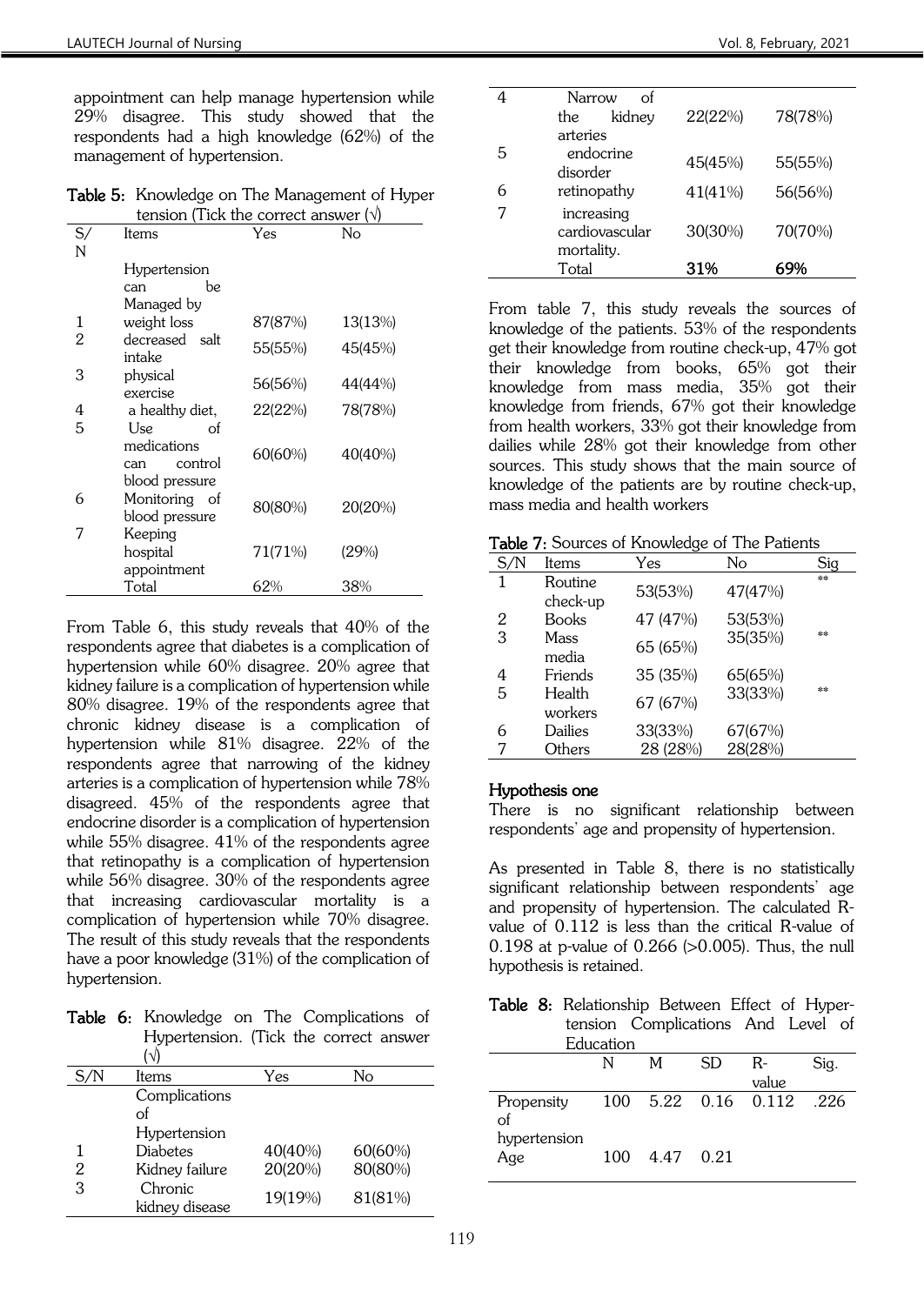## Hypothesis two

There is no significance relationship between effect of hypertension complications and respondents' level of education.

As presented in Table 9, there is statistically significant association between effect of hypertension complications and respondents' level of education. this result is so because the calculated r-value of 0.543 (with the p-value of  $0.001$  ( $0.05$ ) is greater than the critical R-value of 0.198. this result implies that, the null hypothesis which states that there is no significance relationship between effect of hypertension complications and respondents' level of education is rejected while the alternate hypothesis is upheld.

| Table                         | 9:                 |    |   |          | Relationship Between Effect    |       |      |
|-------------------------------|--------------------|----|---|----------|--------------------------------|-------|------|
|                               |                    |    |   |          | Hypertension Complications And |       |      |
|                               | Level of Education |    |   |          |                                |       |      |
|                               |                    |    | N | M        | SD.                            | $R-$  | Sig. |
|                               |                    |    |   |          |                                | value |      |
| effect                        |                    | of |   | 100 8.22 | 1.30                           | 0.543 | -001 |
| hypertension<br>complications |                    |    |   |          |                                |       |      |
| level<br>education            |                    | of |   |          | 100 6.47 0.87                  |       |      |

# **Discussion**

This study examines the knowledge of the patients attending Osun State Specialist Hospital, Osogbo on the causes, management, prevention and complications of hypertension. The result of the demographic characteristics shows that most of the respondents are from 42 years of age and above and are males. Also, majority of the respondents are Christians and are Yorubas. However, most of the respondents are married and are retirees.

It is found that respondents are knowledgeable about the meaning of hypertension. This finding lends credence to Sayed, Chaman, Sayed Rashid, Zafar, Mohamad, Ahmad Ali and Amin (2015) who report that over 50 percent of patients have average knowledge on hypertension in Iran. Besides lending credence to the aforementioned scholars, this finding is seen to be at variance with that of Dorobantu, Darabont, Badila, and Ghiorghe, (2010) including Efstratopoulos et al. (2006). They see low levels of knowledge on hypertension among their patients. It is further discovered that, respondents have a high knowledge (65%) on the causes of hypertension. This result correlate Kofi (2011) whose result shows that respondents' knowledge on the causes of hypertension is on the average.

The result from this study shows that the respondents have poor knowledge on the prevention of hypertension (43%). This study shows that the

respondents have a high knowledge of the management of hypertension (62%). Sayed, Chaman, Sayed Rashid, Zafar, Mohamad, Ahmad Ali and Amin (2015) who observe that their respondents show high knowledge in the treatment of hypertension.

The result of this study reveals that the respondents have a poor knowledge of the complication of hypertension (31%). This study is in agreement with Kofi (2011) who shows that participants have low level of knowledge on the effect of high blood pressure even though other cardiovascular diseases are mentioned. This study is not consistent with Sayed, Chaman, Sayed Rashid, Zafar, Mohamad, Ahmad Ali and Amin (2015) who reveal that their respondents show high knowledge in hypertension side effects.

This study reports that the sources of knowledge of the patients are by routine check-up, mass media and health workers. This study is consistent with Kofi (2011) who observe that health care professional (nurses, physicians, midwifes, public health nurses, community nurses and so on) are known to be the leading source of information. Respondents also receive their information from the pharmacy, relatives and friends. This study observes that there is no statistically significant difference between age of the respondents and knowledge of hypertension. This study is not in line with Sayed, Chaman, Sayed Rashid, Zafar, Mohamad, Ahmad Ali and Amin (2015) who indicates that there is a statistically significant correlation between patient's age and knowledge of the disease. Also, there is statistically significant association between the effect of hypertension complications and respondents' level of education. This study supports Sayed, Chaman, Sayed Rashid, Zafar, Mohamad, Ahmad Ali and Amin (2015) who reports that findings from their study suggest a statistically significant correlation between hypertension control and patients' education.

# Conclusion and recommendations

Patients who have suffered hypertension are aware of the level of normal blood pressure, antihypertensive drugs to use to maintain and manage the level of normal blood pressure. The study also concludes that respondents are aware of the meaning, symptoms, causes, as well as management of hypertension as a way of reducing the level of mortality due to latent and manifest symptoms of high blood pressure (such as excess salt intake alcohol, cigarette, obesity and birth control pill) that can predispose rise in blood pressure in human body. This can be used to reduce the level of mortality due to high blood pressure among dependent and